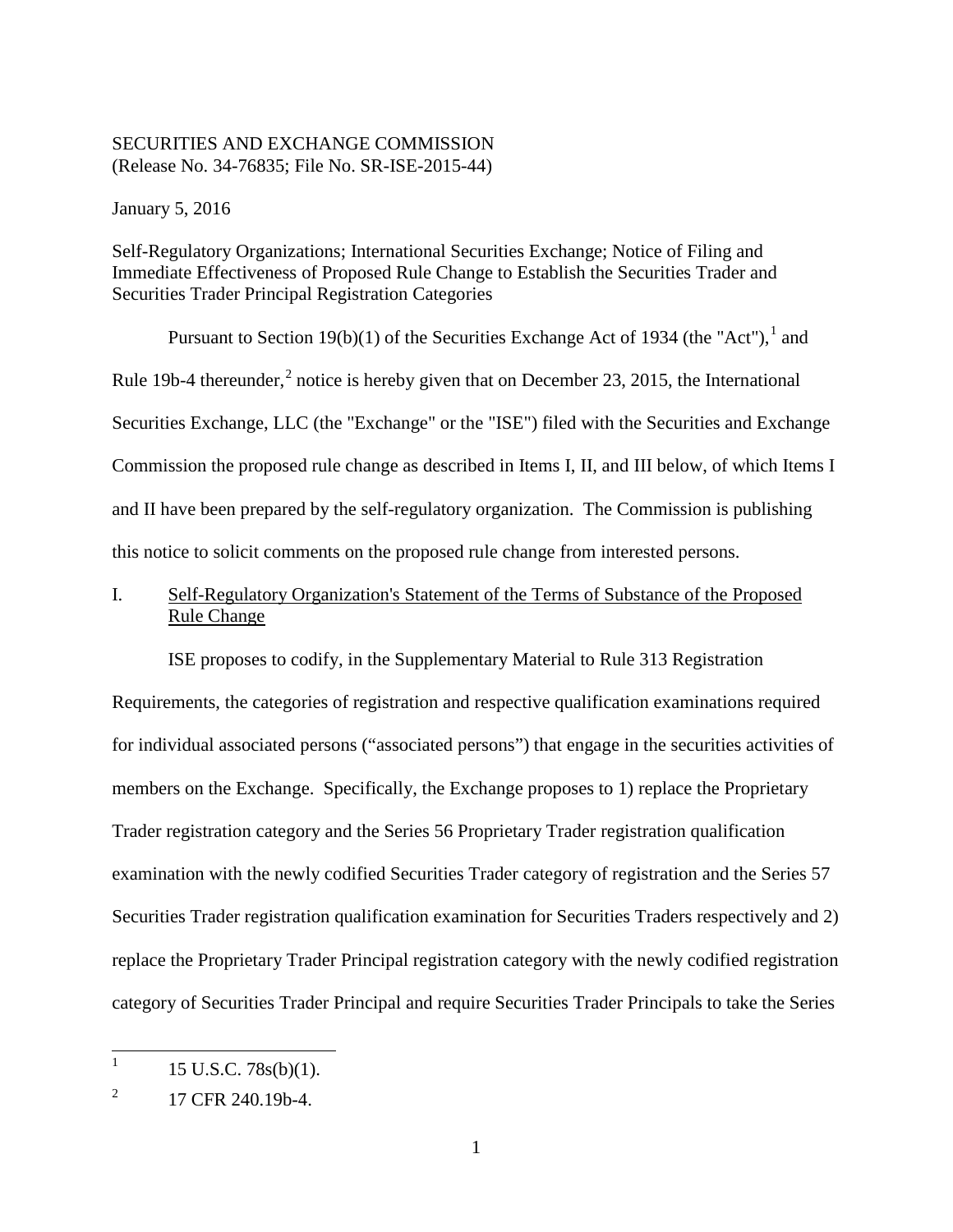57 qualification examination in addition to the Series 24 qualification examination. The Exchange also proposes to amend Rule 604, Continuing Education for Registered Persons, by deleting the rule text referring to the S501 continuing education program currently applicable to Proprietary Traders and replacing it with the S101, and replacing a reference to the Series 56 with the 57. Specifically, the Exchange proposes that Series 57 registered persons take the S101 General Program for Series 7 and all other registered persons. Finally, the Exchange proposes to amend Rule 604 to provide for Web-based delivery of the continuing education regulatory element for registered persons. The text of the proposed rule change is available on the Exchange's website at www.ise.com, at the principal office of the Exchange, and at the Commission's Public Reference Room.

## II. Self-Regulatory Organization's Statement of the Purpose of, and Statutory Basis for, the Proposed Rule Change

In its filing with the Commission, the self-regulatory organization included statements concerning the purpose of, and basis for, the proposed rule change and discussed any comments it received on the proposed rule change. The text of these statements may be examined at the places specified in Item IV below. The Exchange has prepared summaries, set forth in sections A, B, and C below, of the most significant aspects of such statements.

- A. Self-Regulatory Organization's Statement of the Purpose of, and Statutory Basis for, the Proposed Rule Change
- 1. Purpose

The Exchange proposes to amend Rule 313 Registration Requirements. This amendment will replace the Proprietary Trader (PT) registration category and qualification examination (Series 56) with the newly codified Securities Trader (TD) registration category and qualification examination (Series 57). In addition, the Exchange proposes to replace the Proprietary Trader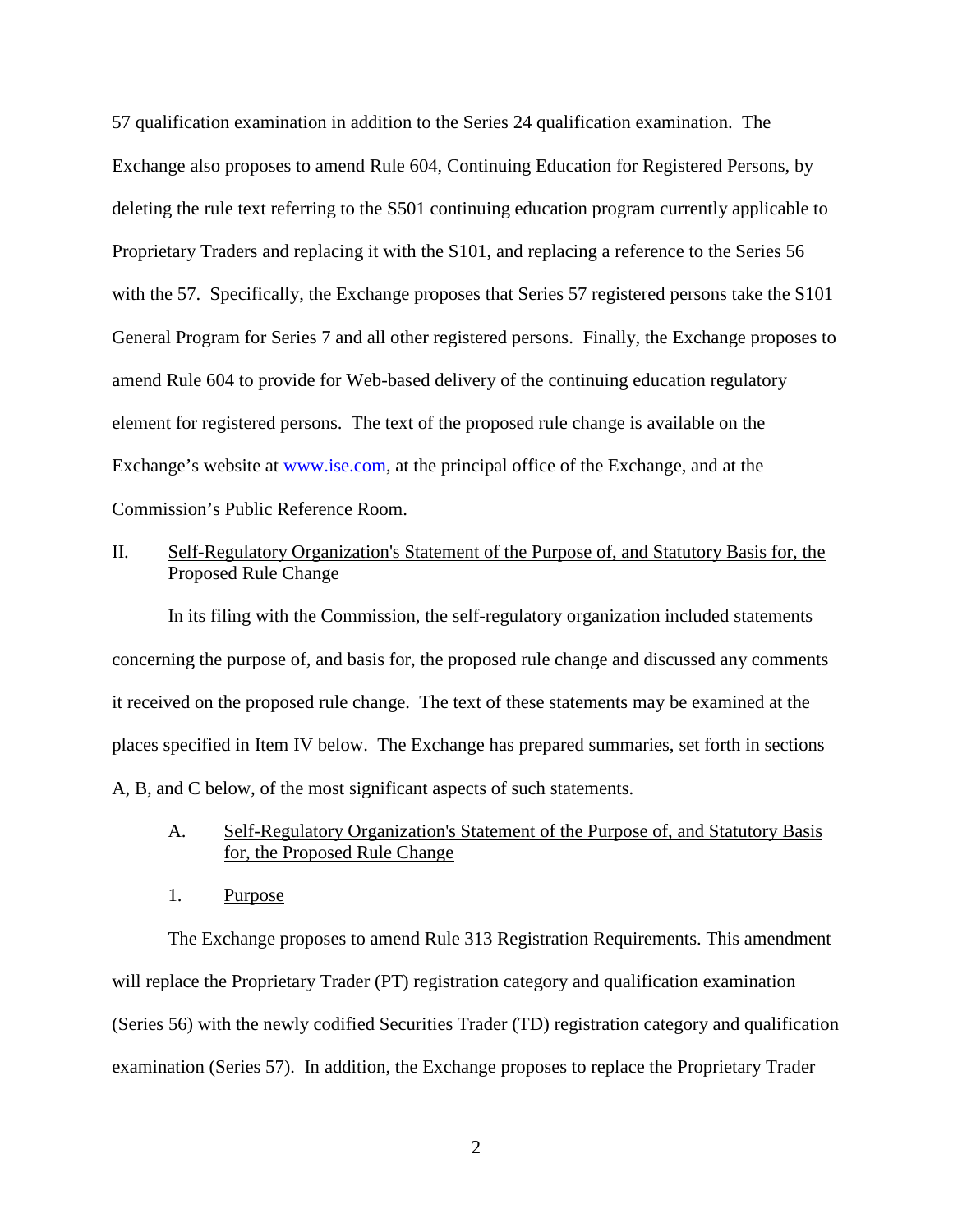Principal (TP) registration category with the newly codified Securities Trader Principal (TP) registration category for associated persons who either: (i) supervise or monitor proprietary trading, market-making and/or brokerage activities for broker-dealers; (ii) supervise or train those engaged in proprietary trading, market-making and/or effecting transactions on behalf of a broker-dealer, with respect to those activities; and/or (iii) are officers, partners or directors of a member, as described in paragraph in proposed paragraph (a) to .08 of Supplementary Material to Rule 313. The Exchange also proposes to replace the Proprietary Trader Compliance Officer (CT) registration category with the newly codified Securities Trader Compliance Officer (CT) registration category for Chief Compliance Officers (or individuals performing similar functions) of a member or member organization. This filing is, in all material respects, based upon SR-FINRA-2015-015 and 2015-017, and SR-C2-2015-027.<sup>3</sup>

Currently, Rule 313 requires, among other things, an associated person engaged or to be engaged in the securities business of a member to register with the Exchange in the category of registration appropriate to the function to be performed and to pass the qualification examination appropriate to the category of registration as prescribed by the Exchange. Among the qualification and registration requirements set forth by the Exchange, an associated person who engages in proprietary trading, market-making, or effecting transactions on behalf of a brokerdealer must register and qualify as a Proprietary Trader (PT) in WebCRD.<sup>4</sup> To qualify as a

<sup>&</sup>lt;sup>3</sup> See Securities Exchange Act Release No. 75581 (July 31, 2015), 80 FR 47018 (August 6, 2015) (SR-FINRA-2015-015); Securities Exchange Act Release No. 75783 (August 28, 2015), 80 FR 53369 (September 3, 2015) (SR-FINRA-2015-017); and Securities Exchange Act Release No. 76408 (November 10, 2015) (SR-C2-2015-027).

<sup>&</sup>lt;sup>4</sup> WebCRD is a secure registration and licensing system operated by FINRA and is the central licensing and registration system for the U.S. securities industry and its regulators. The system contains the registration records of more than 6,500 registered broker-dealers, and the qualification, employment and disclosure histories of more than 650,000 active registered associated persons. In addition, Web CRD facilitates the processing and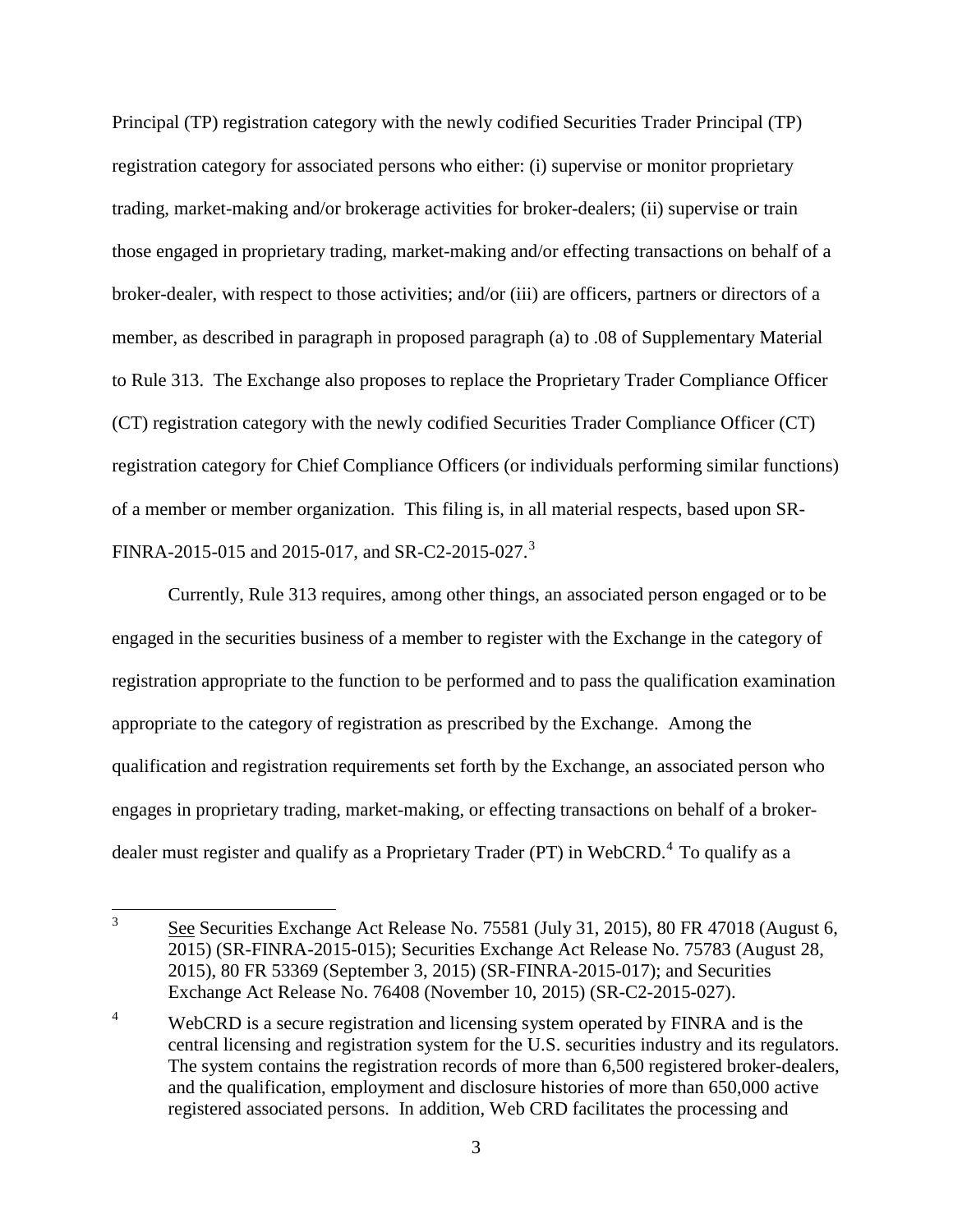Proprietary Trader, an associated person must either pass the Series 56 Proprietary Trader qualification examination<sup>5</sup> or Series 7 General Securities Representative qualification examination. Several exchanges, including ISE currently use the Series 56 examination as a qualification standard.<sup>6</sup>

.07 of Supplementary Material to Rule 313 further requires that an associated person with supervisory responsibility over proprietary trading activities or who is an (i) officer; (ii) partner; (iii) director; (iv) supervisor of proprietary trading, market-making or brokerage activities; and/or (v) supervisor of those engaged in proprietary trading, market-making or brokerage activities with respect to those activities is required to register and qualify as a Proprietary Trader Principal (TP) in WebCRD and satisfy prerequisite registration and qualification requirements, including, but not limited to passing the Series 24 General Securities Principal Examination or an acceptable alternative qualification examination. An associated person who is a Chief Compliance Officer (or performs similar functions) for a member that engages in proprietary

 $\overline{a}$ 

payment of FINRA registration-related fees such as form filings, fingerprint submissions, qualification exams and continuing education sessions.

<sup>&</sup>lt;sup>5</sup> The Series 56 Proprietary Trader Examination is a two hour and thirty minute exam, consisting of 100 scored multiple-choice questions. The Series 56 examination is administered by FINRA, but is not recognized by FINRA as an acceptable qualification examination for associated persons engaged in securities trading. Under FINRA rules, associated persons of FINRA members that engage in over-the-counter securities trading are required to pass the Series 55 Equity Trader Exam. Nevertheless, as FINRA has recognized, because the Series 55 and Series 56 are intended to test the core knowledge required of associated persons engaged in trading activities as well as self-regulatory organization ("SRO") rules, including trading rules that are common across all SROs, there is significant overlap in the content of the Series 55 and Series 56 qualification examinations. See Securities Exchange Act Release No. 75394 (July 8, 2015), 80 FR 41119 (Notice of Filing of a Proposed Rule Change to Establish the Securities Trader and Securities Trader Principal Registration Categories) (SR-FINRA-2015-017).

<sup>6</sup> See, e.g., BATS Exchange, Inc. ("BATS") Interpretation and Policy .01 to Rule 2.5 (Proficiency Examinations); Miami International Securities Exchange, LLC ("MIAX") Rule 1302 (Registration of Representatives).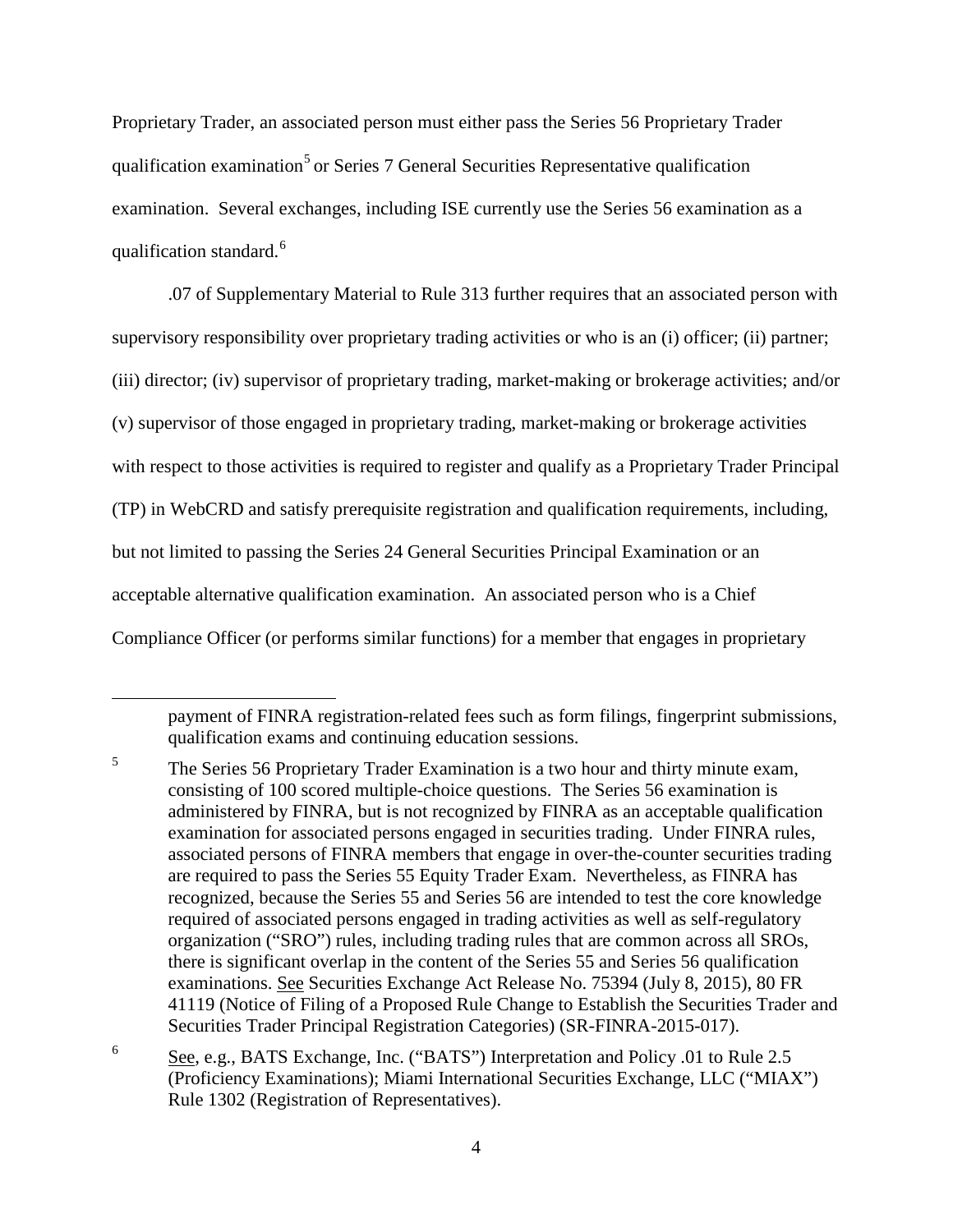trading, market-making, or effecting transactions on behalf of a broker-dealer is also required to register and qualify as a Proprietary Trader Compliance Officer (CT) in WebCRD and satisfy the prerequisite registration and qualification requirements, including, but not limited to passing the Series 14 Compliance Official Examination or an acceptable alternative qualification exam.

#### Codification of Examination and Registration Requirements

The Exchange proposes to replace the Series 56 qualification examination with the newly codified Series 57 qualification examination for those registration categories where the Series 56 is currently an acceptable qualification standard. Specifically, with respect to the Proprietary Trader registration, the Exchange proposes to replace the Proprietary Trader (PT) registration category with the newly codified Securities Trader (TD) registration category as well as eliminate the current Series 56 Proprietary Trader Exam prerequisite and, instead, include a Series 57 Securities Trader qualification examination in its place.<sup>7</sup> The Proprietary Trader Principal (PT) and Proprietary Trader Compliance Officer (CT) registration categories would be replaced with the newly codified renamed registration categories of Securities Trader Principal (TP) and Securities Trader Compliance Officer respectively  $(CT)$ .<sup>8</sup>

 $\frac{7}{10}$  Neither the Exchange's current Rules nor the proposal would require that a Proprietary Trader or Securities Trader work at, or be associated with, a "proprietary trading firm." Rather, both the current Rules and the proposal would require that an associated person that engages in proprietary trading, market-making, or effecting transactions on behalf of a broker-dealer qualify and register as a Proprietary Trader (or Securities Trader) in WebCRD. Whereas the current rule allows an associated person to qualify and register as a Proprietary Trader by either passing the Series 56 Proprietary Trader qualification examination or Series 7 General Securities Representative qualification examination, the proposal would require an associated person to pass the Series 57 Securities Trader qualification examination in order to qualify as a Securities Trader after the effective date of the proposal.

<sup>&</sup>lt;sup>8</sup> As is the case under the current Rules, under the proposed rule, only individuals qualified and registered as a Proprietary Trader Principal (TP) (Securities Trader Principal TP)) would be permitted to supervise a Proprietary Trader (PT) (Securities Trader (TD)).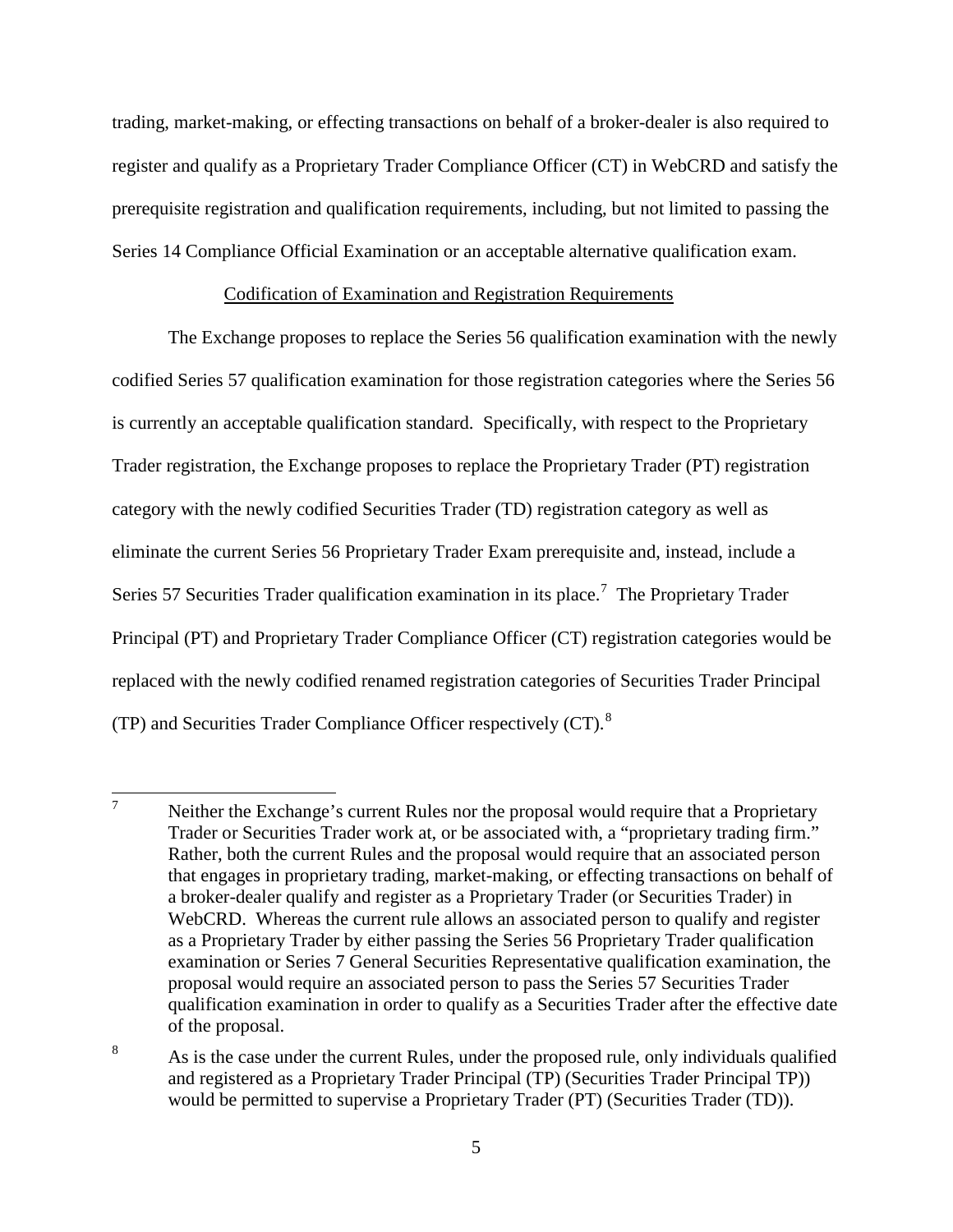The Exchange will announce the effective date of the proposed rule change in a Regulatory Circular. Currently, the Exchange intends for the effective date to be January 4, 2016. Under the proposed rule, associated persons who have passed the Proprietary Trader (Series 56) qualification examination and who have registered as a Proprietary Trader (PT) in WebCRD on or before the effective date of the proposed rule change, and associated persons who have passed the General Securities Representative (Series 7) qualification examination and who have registered as Proprietary Traders (PT) in WebCRD on or before the effective date of the proposed rule change, would be grandfathered as Securities Traders (TDs) without having to take any additional examinations and without having to take any other action, provided that the associated person's registration has not been revoked by the Exchange as a disciplinary sanction and no more than two years have passed between the date that the associated person last registered as a Proprietary Trader (PT) and the effective date. After the effective date, an associated person would need to pass the new Series 57 Securities Trader qualification examination and register as a Securities Trader (TD).

In addition, associated persons who have either passed the Proprietary Trader (PT) qualification examination or the General Securities Representative (Series 7) qualification examination and who have registered as Proprietary Traders (PT) in WebCRD on or before the effective date of the proposed rule change, and who have also passed the General Securities Principal (Series 24) qualification examination (or have completed any of the alternative acceptable qualifications requirements as defined in new .08 of Supplementary Material to Rule 313) and who have also registered as Proprietary Trader Principals (TP) in WebCRD on or before the effective date of the proposed rule change, would be eligible to register as Securities Trader Principals (TPs), provided that the associated person's registration has not been revoked

6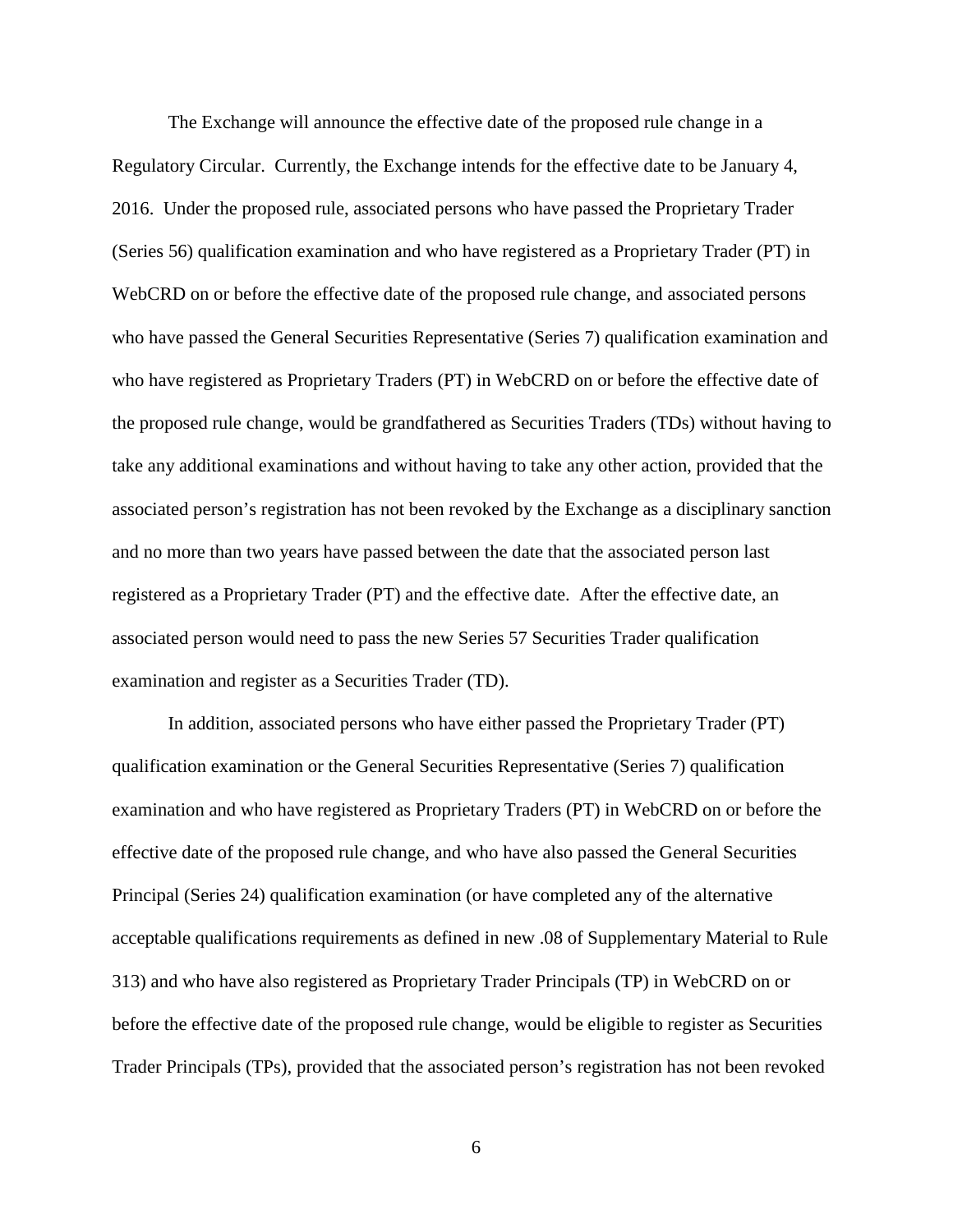by the Exchange as a disciplinary sanction and no more than two years have passed between the date that the associated person last registered as a Proprietary Trader Principal (TP) and the date they register as a Securities Trader Principal (TP).<sup>9</sup> After the effective date, a Securities Trader Principal (TP) would need to pass the Securities Trader (Series 57) qualification examination and the General Securities Principal (Series 24) qualification examination (or have completed any of the alternative acceptable qualifications as defined in new .08 of Supplementary Material to Rule 313) and be registered as such in order to register as a Securities Trader Principal (TP).<sup>10</sup>

### Continuing Education Requirements

Persons registered in the new category would be subject to the continuing education requirements of Rule 604 Continuing Education for Registered Persons. The Exchange proposes to amend Rule 604 by removing the option for Series 56 registered persons to participate in the S501 Series 56 Proprietary Trader continuing education program in order to satisfy the Regulatory Element. The S501 Series 56 Proprietary Trader continuing education program is being phased out along with the Series 56 Proprietary Trader qualification examination. As a result, effective January 4, 2016, the S501 Series 56 Proprietary Trader continuing education program for Series 56 registered persons will cease to exist. In place of the S501 Series 56 Proprietary Trader continuing education program for Series 56 registered persons, the Exchange proposes that Series 57 registered persons be permitted to enroll in the S101 General Program for Series 7 and all other registered persons.

 $\frac{9}{2}$  See Rule 313(e) (Requirement for Examination on Lapse of Registration).

<sup>&</sup>lt;sup>10</sup> As part of codifying this rule, the Exchange will include text  $.08$  of Supplementary Material to Rule 313 regarding the supervisory responsibilities of the Securities Trader Principals, which would limit Securities Trader Principals' supervisory responsibilities to supervision of the securities trading functions of members as described in paragraph (a)(2) of .08 of Supplementary Material to Rule 313, and the activities of officers, partners, and directors of members.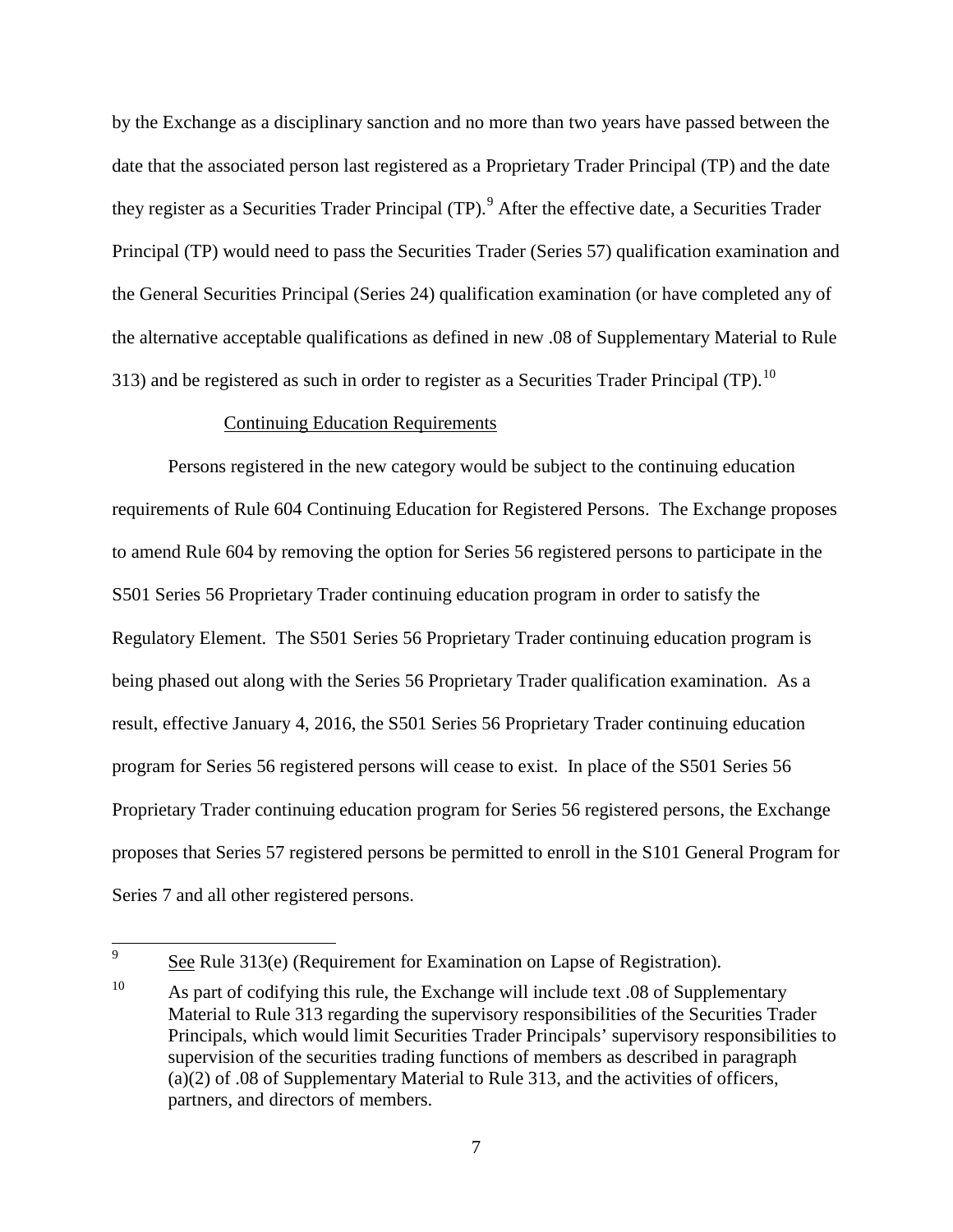#### Delivery of Regulatory Element

The Exchange further proposes to provide for Web-based delivery of the Continuing Education Regulatory Element for registered persons. As proposed, Rule 604 would specify that the Continuing Education Regulatory Element set forth in the rule will be administered through Web-based delivery or such other technological manner and format as specified by the Exchange from and after January 4, 2016. Most registered persons currently complete the Regulatory Element in a test center and the remainder do so in-house. Given the advances in Web-based technology, the Exchange believes that there is diminishing utility in the test center and in-house Continuing Education delivery methods. The Exchange notes that the Web-based format will include safeguards to authenticate the identity of the Continuing Education Candidate. Moreover, according to FINRA, registered persons have raised concerns with the current test center delivery method because of the travel involved, the limited time currently available to complete a Regulatory Element session, and the use of rigorous security measures at test centers, which are appropriate for taking qualification examinations, but onerous for a Continuing Education program.<sup>11</sup> Also, according to FINRA, the test center is expensive to operate.<sup>12</sup>

## 2. Basis

The Exchange believes that its proposal is consistent with Section  $6(b)$  of the Act<sup>13</sup> in general, and furthers the objectives of Section  $6(b)(5)$  of the Act<sup>14</sup> in particular, in that it is designed to promote just and equitable principles of trade, to remove impediments to and perfect

 $11$  See supra, note 1.

<sup>12</sup> Id.

 $13$  15 U.S.C. 78f(b).

 $14$  15 U.S.C. 78f(b)(5).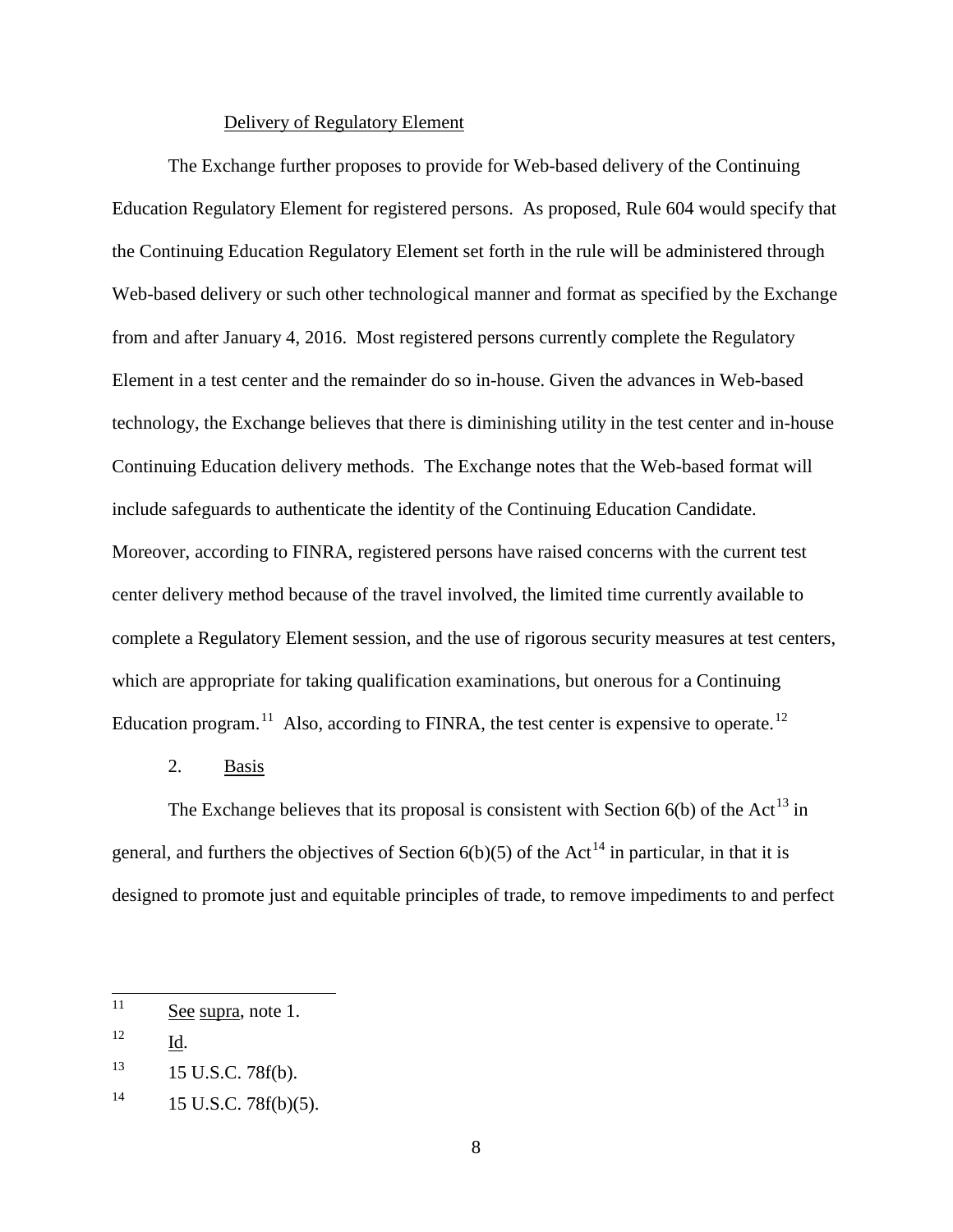the mechanism of a free and open market and a national market system, and, in general to protect investors and the public interest.

The Exchange further believes its proposed rule change is consistent with Section 6(c) of the Act,<sup>15</sup> and in particular furthers the objectives of Section  $6(c)(3)$  of the Act,<sup>16</sup> which authorizes the Exchange to prescribe standards of training, experience, and competence for associated persons. The Exchange believes that the requirements of the Securities Trader and Securities Trader Principal registration categories, the new Securities Trader qualification and continuing education requirement, as well as Web-based delivery of the continuing education requirement, should help ensure that proprietary traders and the principals who supervise proprietary traders and proprietary trading are, and will continue to be, properly trained and qualified to perform their functions which should protect investors and the public interest.

### B. Self-Regulatory Organization's Statement on Burden on Competition

The Exchange does not believe that the proposed rule change will impose any burden on competition not necessary or appropriate in furtherance of the purposes of the Act. Implementation of the proposed changes to ISE's registration rules in coordination with the FINRA Amendments does not present any competitive issues, but rather is designed to provide less burdensome and more efficient regulatory compliance for associated persons and enhance the ability of the Exchange to fairly and efficiently regulate associated persons, which will further enhance competition. Additionally, the proposed rule change should not affect intramarket competition because all similarly situated representatives and principals will be required to complete the same qualification examinations and maintain the same registrations. Finally, the proposed rule change does not impose any additional examination burdens on

 $15$  15 U.S.C. 78f(c).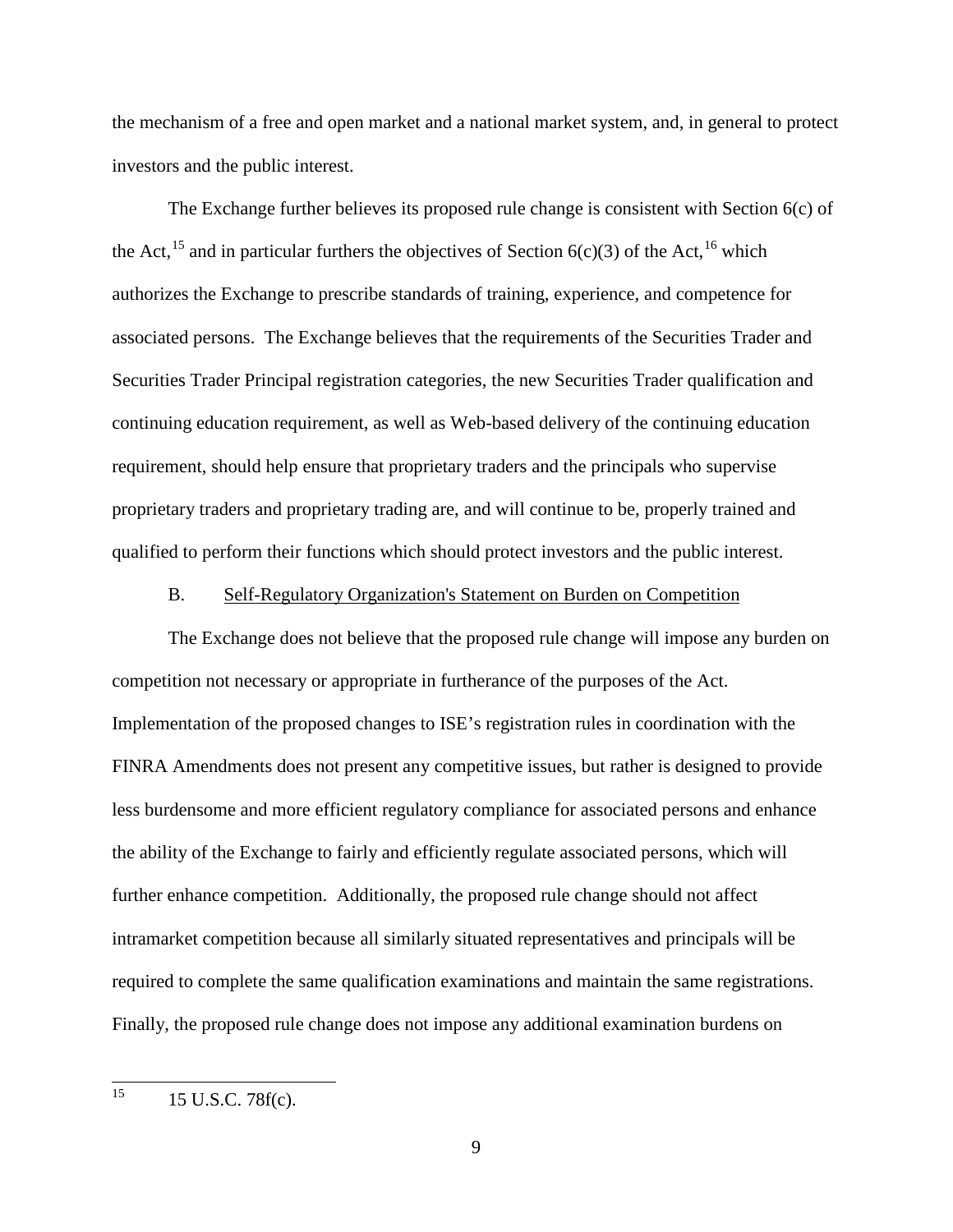persons who are already registered. There is no obligation to take the proposed Series 57 examination in order to continue in their present duties, so the proposed rule change is not expected to disadvantage current registered persons relative to new entrants in this regard.

### C. Self-Regulatory Organization's Statement on Comments on the Proposed Rule Change Received from Members, Participants or Others

The Exchange has neither solicited nor received written comments on this proposed rule change. The Exchange has not received any written comments from members or other interested parties.

### III. Date of Effectiveness of the Proposed Rule Change and Timing for Commission Action

Because the foregoing proposed rule change does not significantly affect the protection of investors or the public interest, does not impose any significant burden on competition, and, by its terms, does not become operative for 30 days from the date on which it was filed, or such shorter time as the Commission may designate, it has become effective pursuant to Section 19(b)(3)(A) of the Act<sup>17</sup> and Rule 19b-4(f)(6) thereunder.<sup>18</sup> The Exchange provided the Commission with written notice of its intent to file the proposed rule change, along with a brief description and text of the proposed rule change, at least five business days prior to the date of filing the proposed rule change, or such shorter time as designated by the Commission, as required by Rule 19b-4(f)(6).

The Exchange has requested that the Commission waive the thirty-day operative delay so that the proposal may become operative as of January 4, 2016. The Commission believes that waiving the thirty day delay is consistent with the protection of investors and the public interest,

 $^{16}$  15 U.S.C. 78 $f(c)(3)$ .

 $17 \qquad 15 \text{ U.S.C. } 78\text{s(b)}(3)(\text{A}).$ 

 $18$  17 CFR 240.19b-4(f)(6).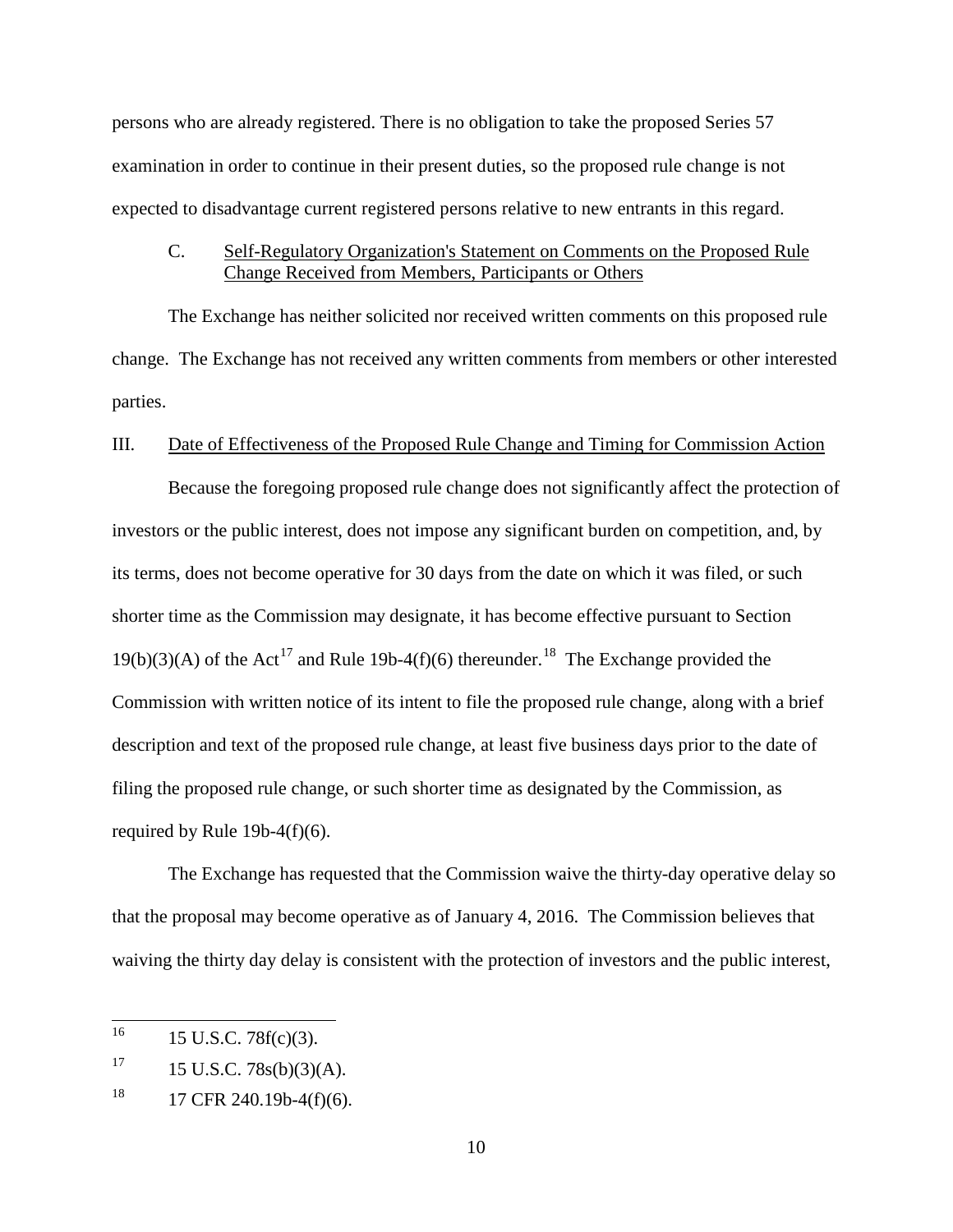as it will enable the Exchange to have the new requirements in effect at the same time as the other SROs. Therefore, the Commission hereby waives the thirty-day operative delay and designates the proposal operative as of January 4,  $2016$ .<sup>19</sup>

At any time within 60 days of the filing of such proposed rule change, the Commission summarily may temporarily suspend such rule change if it appears to the Commission that such action is necessary or appropriate in the public interest, for the protection of investors, or otherwise in furtherance of the purposes of the Act. If the Commission takes such action, the Commission shall institute proceedings to determine whether the proposed rule should be approved or disapproved.

## IV. Solicitation of Comments

Interested persons are invited to submit written data, views, and arguments concerning the foregoing, including whether the proposed rule change is consistent with the Act. Comments may be submitted by any of the following methods:

# Electronic comments:

- Use the Commission's Internet comment form  $\frac{http://www.sec.gov/rules/sro.shtml);$  or
- Send an E-mail to rule-comments@sec.gov. Please include File No. SR-ISE-2015-44 on the subject line.

# Paper comments:

• Send paper comments in triplicate to Brent J. Fields, Secretary, Securities and Exchange Commission, 100 F Street, NE, Washington, DC 20549-1090.

<sup>&</sup>lt;sup>19</sup> For purposes of waiving the 30-day operative delay, the Commission has considered the proposed rule's impact on efficiency, competition, and capital formation. See 15 U.S.C. 78c(f).